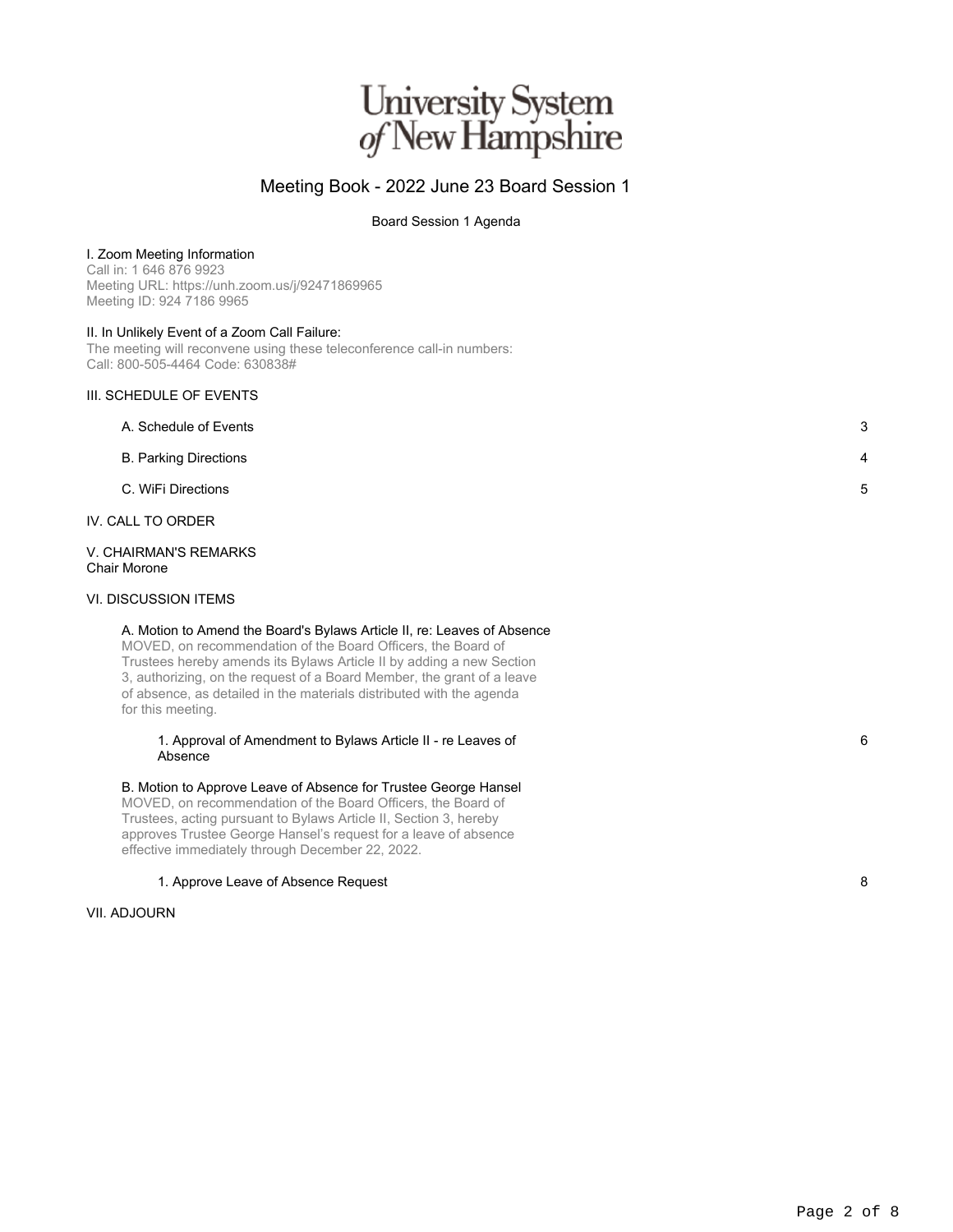## University System<br>of New Hampshire

### Meeting Book - 2022 June 24 Board Meeting

#### Board of Trustees Agenda

#### I. Zoom Meeting Information

Call in: 1 646 876 9923 Meeting URL: https://unh.zoom.us/j/97474667536 Meeting ID: 974 7466 7536

#### II. In Unlikely Event of a Zoom Call Failure:

The board meeting will reconvene using these teleconference call-in numbers. Call: 800 505 4464 Code 630838#

#### III. CALL TO ORDER

#### A. Determination of a quorum sufficient for the conduct of business

B. Take attendance of all meeting participants

#### IV. CHAIR'S WELCOME & REMARKS

#### V. CONSENT AGENDA

#### A. Approval of the Minutes

MOVED, that the Board of Trustees approve the minutes of the meeting held on March 3-4, 2022 be approved as presented.

#### 1. March 3-4, 2022 Minutes for Approval - 5

#### VI. CAO Update Cathy Cathy Cathy Cathy Cathy Cathy Cathy Cathy Cathy Cathy Cathy Cathy Cathy Cathy Cathy Cathy Cathy Cathy Cathy Cathy Cathy Cathy Cathy Cathy Cathy Cathy Cathy Cathy Cathy Cathy Cathy Cathy Cathy Cathy Cat

Provencher

#### VII. PRESIDENTS REPORTS

A. Presidents Reports - 9

#### VIII. DISCUSSION ITEMS

#### IX. COMMITEE REPORTS

#### A. Educational Excellence

#### 1. UNH Appointment with Tenure Recommendation

MOVED, on recommendation of President Dean and the Educational Excellence Committee, that the Board of Trustees approve the appointment of one individual with the rank of professor with tenure at the University of New Hampshire, as presented in the supporting material.

#### 2. PSU Appointment with Tenure Recommendation

MOVED, on recommendation of President Birx and the Educational Excellence Committee, that the Board of Trustees approve the appointment of one individual with the rank of professor with tenure at Plymouth State University, as presented in the supporting material.

#### B. Audit Committee

- C. Governance Committee
- D. Investments Committee
- E. Investments and Financial Affairs Committee

1. Approve FY23 Operating and Capital Budgets Excluding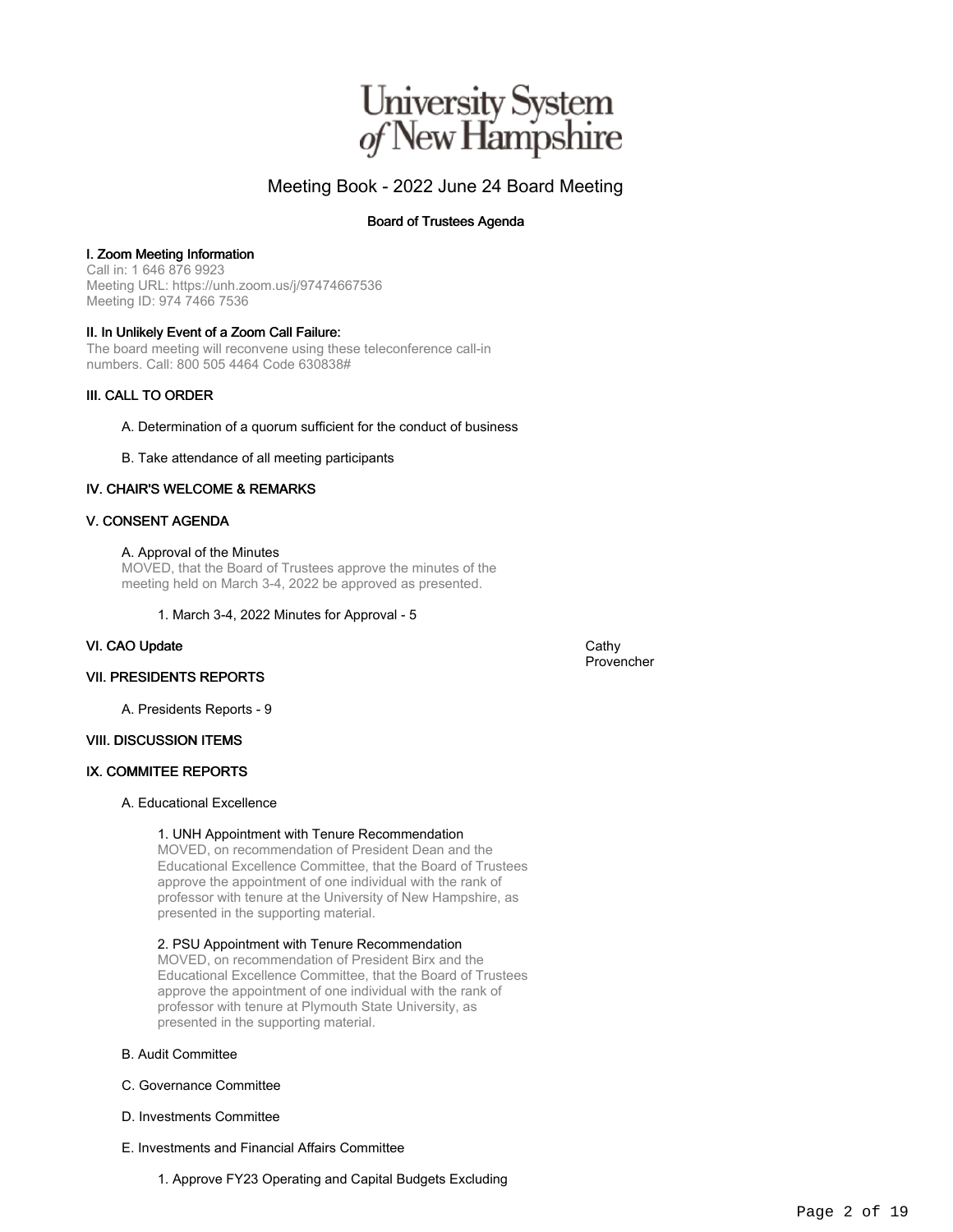#### Strategic Investments

MOVED, on recommendation of the Financial Affairs Committee, that the Board of Trustees, approve operating budgets and capital budgets, excluding strategic investments, for University System applicable to the fiscal year beginning July 1, 2022 and ending June 30, 2023 (FY23) as presented in the attachments;

AND FURTHER requires campuses and the system office to reduce FY23 expenditure budgets in the event FY23 projected operating revenues are less than the approved budget; campus revenue updates to be provided to the Financial Affairs Committee of the Board of Trustees in October 2022 and full projections, as historically provided, in January 2023 (P1) and April 2023 (P2)

AND FURTHER authorizes funding for COVID testing costs deemed necessary by the Presidents between July 1, 2022 and June 30, 2023.

#### 2. Approve Strategic Planning Process

MOVED, on recommendation of both the Financial Affairs Committee and the Investment and Capital Planning Committee, that the Board of Trustees, convene a task force lead by the Interim Chancellor and supported by the Presidents of PSU and KSC and USNH CAO with the purpose of addressing the following:

1. Identify the magnitude of the challenge over the next 10 years

2. Identify how USNH can leverage each institution's strengths

to have more focus and coordination as a system

3. Recommend the vision and plan to achieve a systemwide shared academic and shared student experience

4. Identify the systemwide infrastructure needed to support the recommendations of the task force; What investments are needed and what assets and infrastructure should be divested? 5. Identify how additional State dollars can best support the overall strategic vision/plan

6. Identify opportunities and recommendations for the broader public higher education system in NH

#### 3. Motion to Approve FY23 Strategic Investments Approve \$9.1M Operating Expenses Plus \$3M Capital: ~\$3M ERP

MOVED, on recommendation of the Chief Administrative Officer and the Presidents' Council, that the Financial Affairs Committee and Investment and Capital Projects Committee recommend the following for consideration by

the Board of Trustees: MOVED, on recommendation of the Financial Affairs Committee and the Investment and Capital Projects Committee that the Board of Trustees, approve the following strategic investments for University System applicable to the fiscal year beginning July 1, 2022 and ending June 30, 2023 (FY23) as presented in the following schedule Strategic Investments Requested in FY23 Budget (Systemwide Infrastructure/UNH Requests Only):

The FY23 Budget includes \$9.1 million of select Strategic Investments (Operating Expenses) for initiatives that were already started in FY22

and will need to be approved in order to continue into FY23 and \$3M of capital expenditures for ERP as well as a new request for UNH:

Systemwide Infrastructure - Continuing:

» ERP \$3.5M (Total FY23 Budget requested of \$6.6 million; \$3.5 million of operating expenses and \$3M capital)

» Online \$2.8M

UNH Request - Continuing:

» GSC/UNH Merger \$1.8M

UNH New Request (Request for Partial Use of FY22 O/M in excess of 1%):

» Research, Engagement, Outreach \$1M Motion to Approve FY23 Strategic Investments Approve \$9.1M Operating Expenses Plus \$3M Capital: ~\$3M ERP